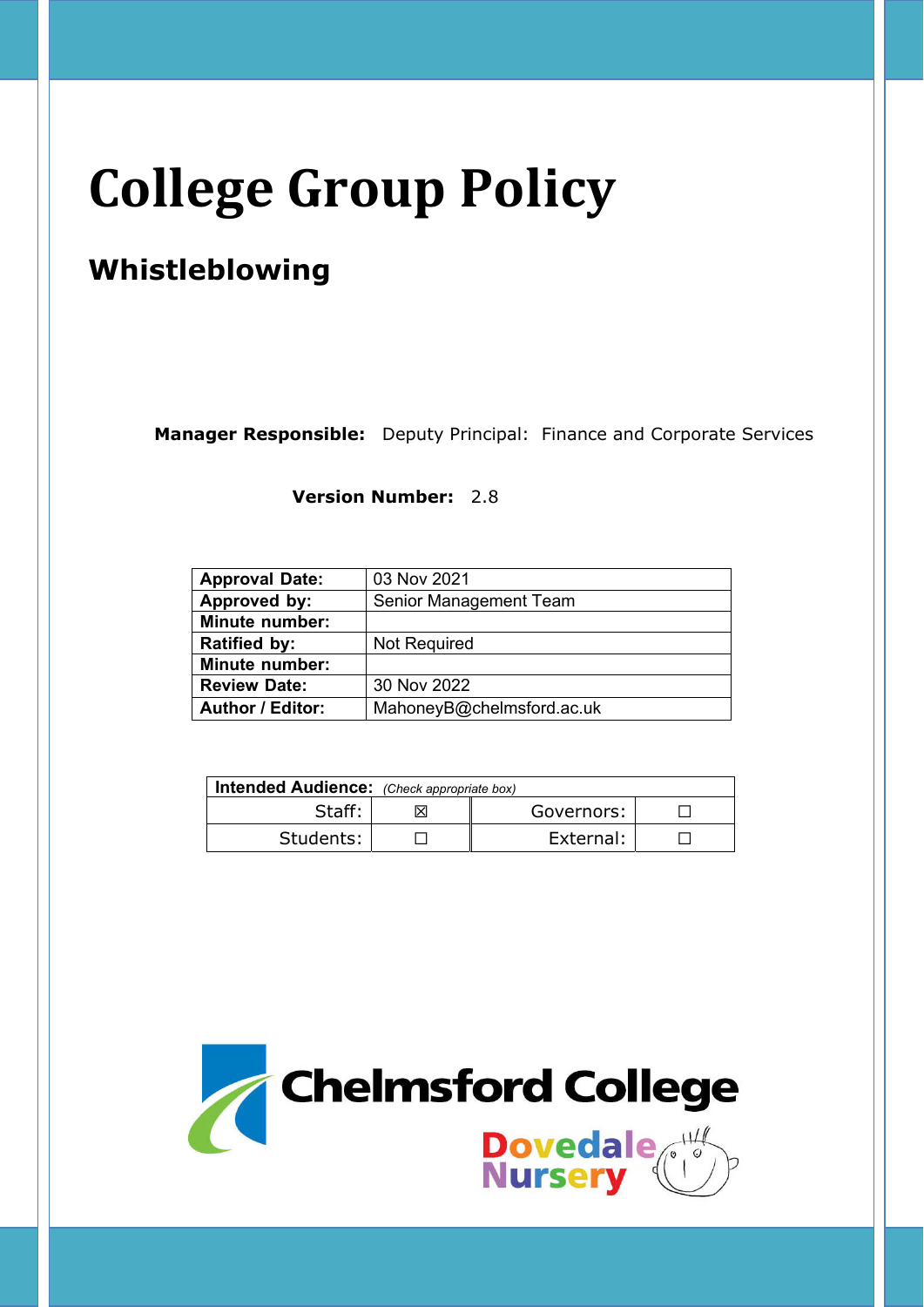#### **AMENDMENT SUMMARY**

| <u>Version</u> | <u>Date</u> | <u>Remarks</u>                                                                                                                                                                                                                          |
|----------------|-------------|-----------------------------------------------------------------------------------------------------------------------------------------------------------------------------------------------------------------------------------------|
| 2.1            | 10/03/2015  | Inclusion of Local Authority Designated Officer<br>(LADO) service contact details as a referral route for<br>staff who have safeguarding concerns about<br>employees or others who are in a position of trust<br>working with children. |
| 2.2            | 30/06/2015  | Strengthened following LSCB Safe Recruitment self-<br>assessment audit to make it explicit that<br>whistleblowing procedures extend to recruitment or<br>commissioning of services.                                                     |
| 2.3            | 31/08/2016  | Periodic Review.                                                                                                                                                                                                                        |
| 2.4            | 30/08/2017  | Periodic Review.                                                                                                                                                                                                                        |
| 2.5            | 06/09/2018  | Periodic Review.                                                                                                                                                                                                                        |
| 2.6            | 06/08/2019  | Periodic Review                                                                                                                                                                                                                         |
| 2.7            | 02/09/2020  | Periodic Review                                                                                                                                                                                                                         |
| 2.8            | 03/11/2021  | <b>Period Review</b>                                                                                                                                                                                                                    |

# **Age, Disability, Gender & Race Equality Statement**

Age, Disability, Gender and Race Equality Impact Measures will be set and monitored through analysis of all data related to potential suspected or actual abuse of this policy.

A copy of the Equality Impact Assessment Initial Screening Form is attached as an Annex to this document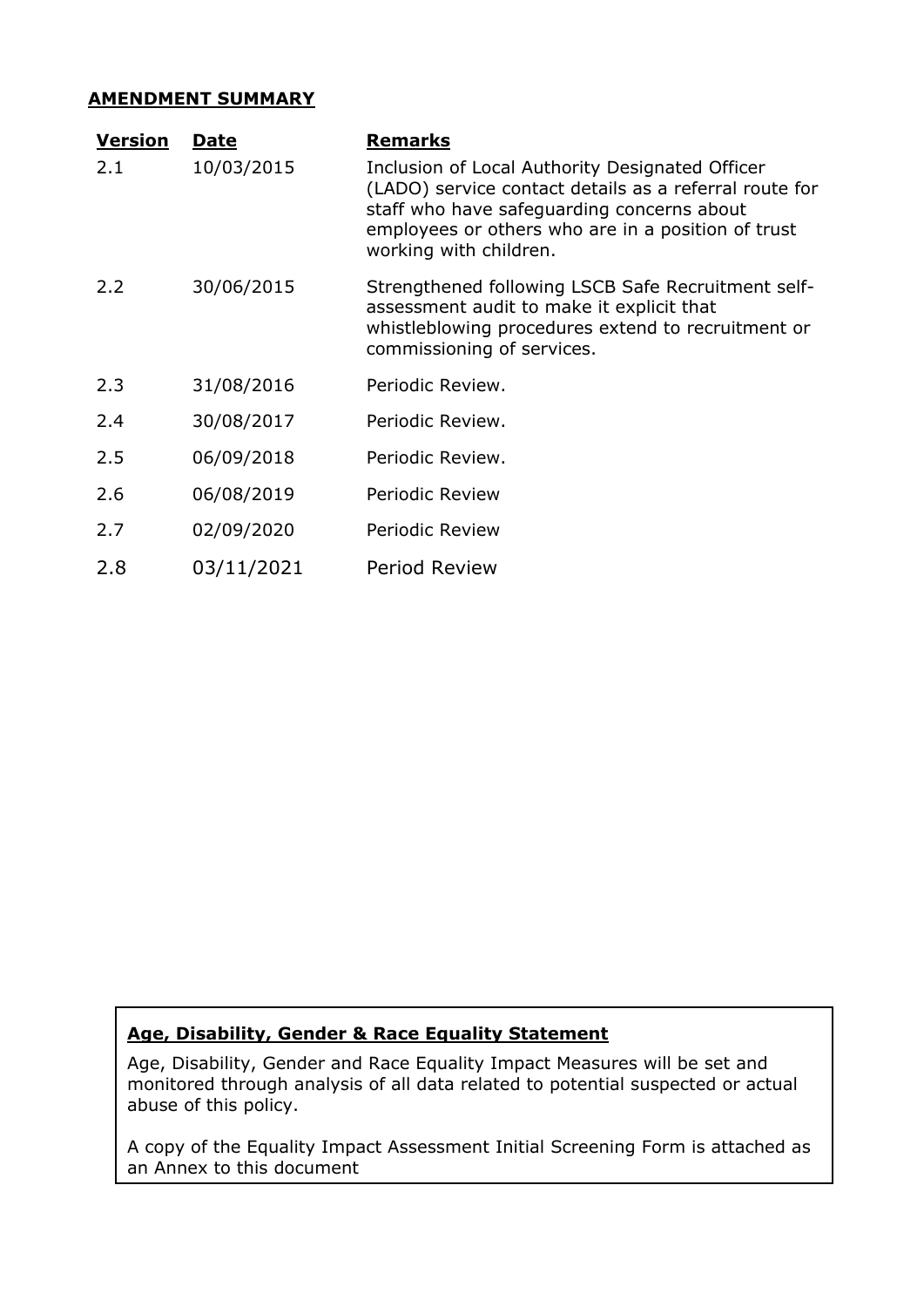### 1. **Purpose and scope**

This policy and procedure aims to encourage employees and workers (referred to as 'workers' in this policy) who may have genuine concerns about serious malpractice at the College to raise such concerns without fear of repercussions being taken against them. It sets out the legal protection provided to those who make 'protected disclosures' and the procedure to be followed.

This policy and procedure applies to all workers of the College Group, including employees, volunteers, apprentices, casual workers, agency staff, and employees of subcontractors.

Workers might be unsure whether it is appropriate to raise their concern under this policy and procedure or whether it is a personal grievance, which is more appropriate to raise under the College's Staff Grievance Procedure. Any worker in this situation is encouraged to approach the Human Resources Manager in confidence for advice.

#### 2. **References**

Staff Grievance Procedure Bribery Act 2010 Complaints Procedure Staff Harassment Procedure Safeguarding Policy

### **3. Introduction**

The College is committed to operating in an ethical and principled way. The aim of this policy and procedure is to provide workers with a means for raising genuine concerns of suspected bribery, breaches of the law and other serious wrongdoings.

The College encourages workers to raise genuine concerns about suspected wrongdoing at the earliest practicable stage. This policy and procedure is intended to provide safeguards to enable members of staff to raise concerns about malpractice in connection with the College.

This policy and procedure also aims to encourage workers to raise genuine concerns through internal College procedures without fear of adverse repercussions being taken against them. The law allows workers to raise such concerns externally and this policy informs workers how they can do so. However, a failure to raise a concern under this procedure may result in a disclosure losing its protected status under the law.

The policy and procedure seeks to balance the need to allow a culture of openness against the need to protect other workers against vexatious allegations or allegations that are not well founded.

The principles of openness and accountability which underpin legislation protecting whistleblowers are reflected in this policy and procedure. The College is also committed to ensuring compliance with the Bribery Act 2010 and local authority safeguarding requirements to enable concerns about the behaviours of those working with children to be made directly to the Local Authority Designated Officer (LADO).

Learners at the College and parents are also encouraged to raise genuine concerns about suspected wrongdoing by making a complaint under the College's Complaints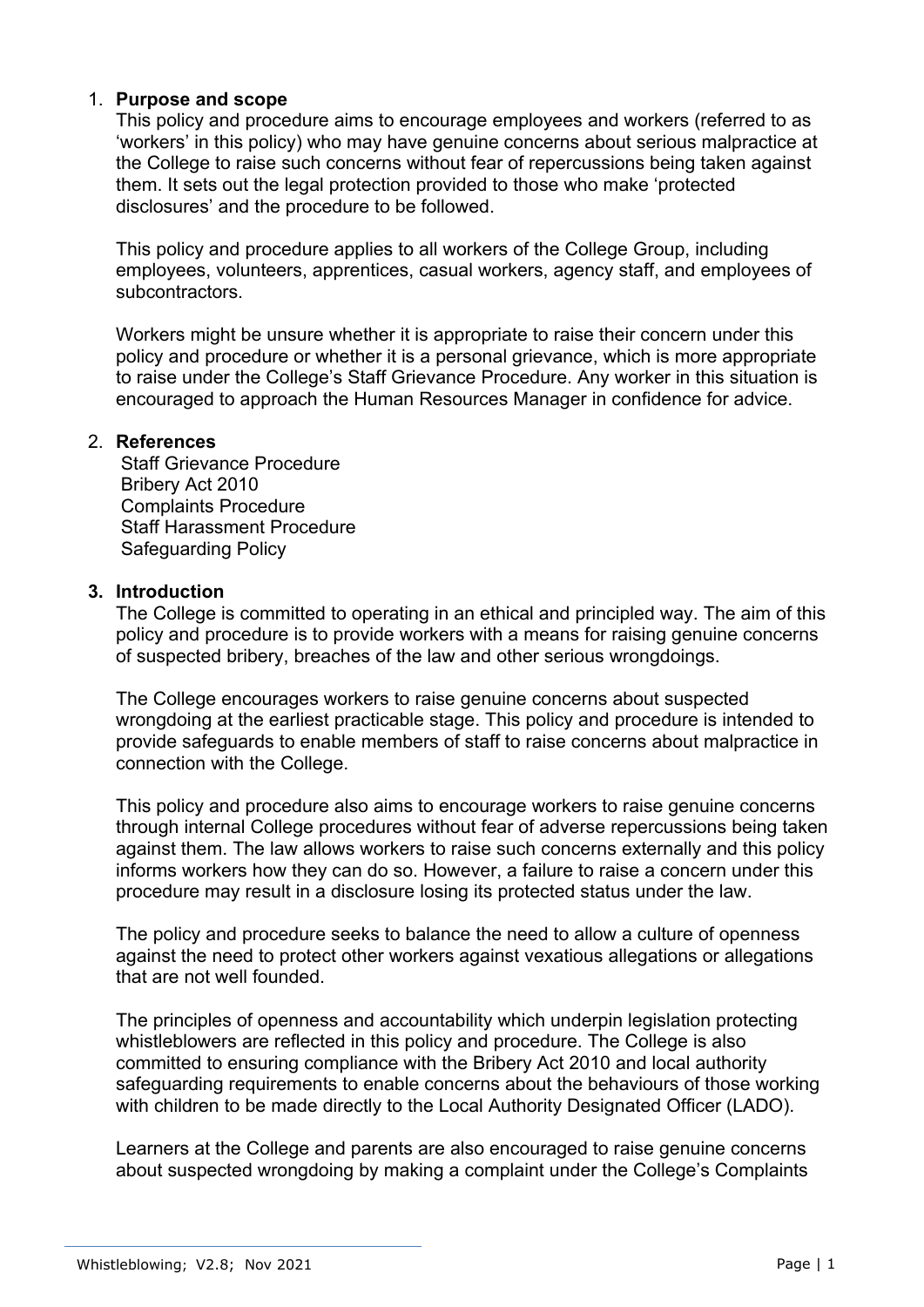Procedure. This policy and procedure however, is designed for the use of workers of the College.

# **4. Protected disclosures**

The law protects workers who, out of a sense of public duty, want to reveal suspected wrongdoing or malpractice.

The law allows workers to raise what it defines as a 'protected disclosure'. In order to be a protected disclosure, a disclosure must relate to a specific subject matter, (see section 5 below) and the disclosure must also be made in an appropriate way, (see section 6 below). A 'protected disclosure' must, in the reasonable belief of the worker making it, also be made in the public interest. A protected disclosure must consist of information and not merely be allegations of suspected malpractice.

### **5. Specific subject matter**

If, in the course of employment, a worker becomes aware of information which they reasonably believe tends to show one or more of the following, they must use this policy and procedure:

- That a criminal offence has been committed, is being committed or is likely to be committed;
- That an individual has failed, is failing or is likely to fail to comply with any legal obligation to which they are subject;
- That a miscarriage of justice has occurred, is occurring, or is likely to occur;
- That the health or safety of any individual has been, is being, or is likely to be endangered;
- That the environment has been, is being, or is likely to be damaged:
- That information tending to show any of the above is being, or is likely to be deliberately concealed.

# **6. Procedure for making a disclosure**

Information which a worker reasonably believes tends to show one or more of the situations given in section 5 should promptly be disclosed to their immediate line manager so that appropriate action can be taken.

If it is inappropriate to make such a disclosure to their line manager, a worker can raise the issue with a senior manager.

In circumstances when it is inappropriate to raise the matter with a senior manager, or if the disclosure relates to the Principal and Chief Executive, a worker can raise the issue with the Clerk to the Corporation. In the event that the disclosure relates to the Clerk to the Corporation, a worker can raise the issue with the Chair of the Board of Governors.

For concerns regarding the safeguarding of children, workers should refer to the College Safeguarding Policy. This details the arrangements for workers to report disclosures made to them by students or others, or their own concerns, to the senior designated manager with responsibility for safeguarding. For safeguarding concerns relating to the appointment of staff or commissioning of services, workers should refer to the Safer Recruitment Policy & Procedure. Workers may also make disclosures directly to the Local Authority Designated Officer, (LADO), where they have concerns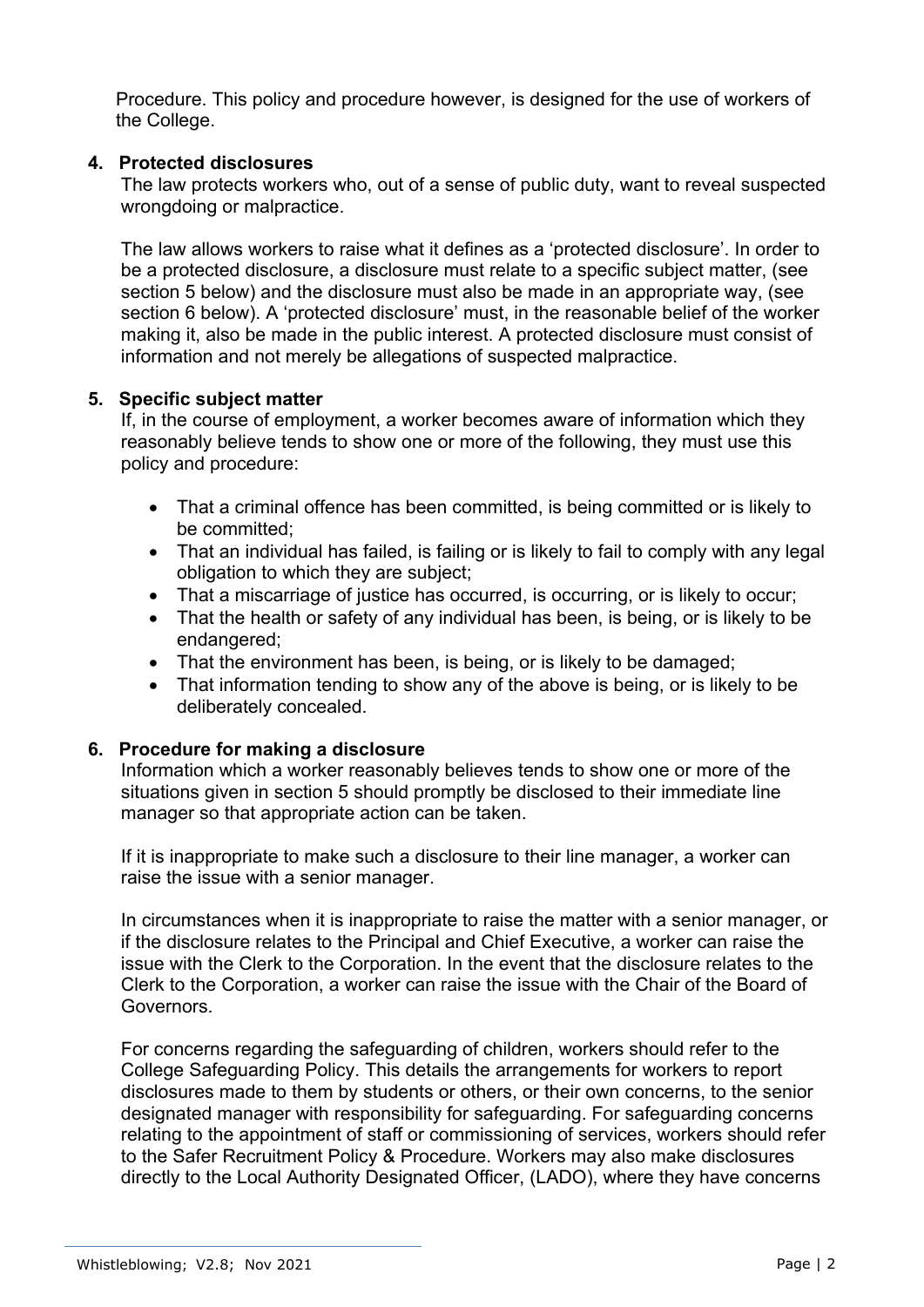regarding the safeguarding of children. Contact details for the LADO are provided in section 9 of this procedure.

Workers are encouraged to identify themselves when making a disclosure. If an anonymous disclosure is made, the College will not be in a position to notify the individual making the disclosure of the outcome of action taken by the College. Anonymity also means that the College will have difficulty in investigating such a concern. The College reserves the right to determine whether to apply this procedure in respect of an anonymised disclosure in light of the following considerations:

- The seriousness of the issues raised in the disclosure;
- The credibility of the concern; and
- How likely it is that the concern can be confirmed from attributable sources.

For further guidance in relation to this policy and procedure, or concerning the use of the disclosure procedure generally, workers should speak in confidence to the Clerk to the Corporation.

### **7. Procedure for investigation of a disclosure**

When a worker makes a disclosure, the College will acknowledge its receipt, in writing, within a reasonable time.

The College will then determine whether or not it believes that the disclosure is wholly without substance or merit. If the College considers that the disclosure does not have sufficient merit to warrant further action, the worker will be notified in writing of the reasons for the College's decision and advised that no further action will be taken by the College under this policy and procedure. Considerations to be taken into account when making this determination may include the following:

- If the College is satisfied that a worker does not have a reasonable belief that suspected malpractice is occurring; or
- If the matter is already the subject of legal proceedings or appropriate action by an external body; or
- If the matter is already subject to another appropriate College procedure.

When a worker makes a disclosure which has sufficient substance or merit warranting further action, the College will take action it deems appropriate (including action under any other applicable College policy or procedure). Possible actions could include internal investigation; referral to the College's auditors; or referral to relevant external bodies such as the police, OFSTED, Health and Safety Executive or the Information Commissioner's Office.

If appropriate, any internal investigation would be conducted by a manager of the College without any direct association with the individual to whom the disclosure relates, or by an external investigator appointed by the College as appropriate.

Depending on the seriousness of the concern raised or the seniority of the worker making the disclosure, a senior College manager or designated officer, such as the Clerk to the Corporation may be directed to investigate the concern.

Any recommendations for further action made by the College will be addressed to the Principal or Chair of the Board of Governors as appropriate in the circumstances. The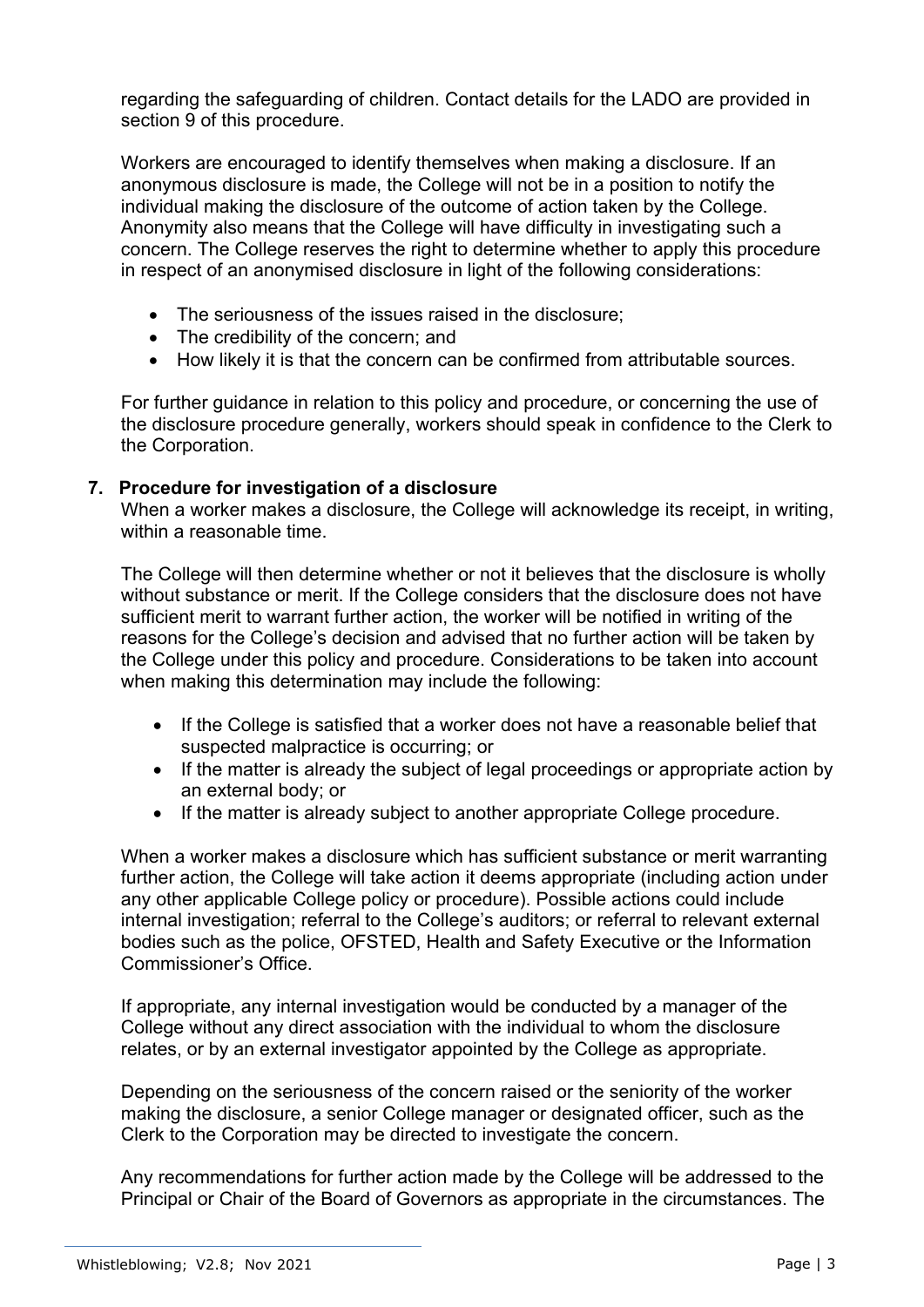recipient will take all steps within their power to ensure the recommendations are implemented unless there are good reasons for not doing so.

The worker making the disclosure will be notified of the outcome of any action taken by the College under this policy and procedure within a reasonable period of time. If the worker is not satisfied that their concern has been appropriately addressed, they can appeal against the outcome by raising the issue with the Principal and Chief Executive within five working days. The Principal and Chief executive will make a final decision on action to be taken and notify the worker making the disclosure.

### **8. Safeguards for workers making a disclosure**

A worker making a disclosure under this procedure can expect the matter to be treated confidentially by the College and, where applicable, their name will not be disclosed to anyone implicated in the suspected wrongdoing without their prior approval.

The College will take all reasonable steps to ensure that any report of recommendations, or other relevant documentation, produced by the College does not identify the worker making the disclosure without their written consent, or unless the College is legally obliged to do so, or for the purposes of seeking legal advice.

No formal disciplinary action will be taken against a worker on the grounds of making a disclosure made under this policy or procedure. This does not prevent the College from bringing disciplinary action against a worker where the College has grounds to believe that a disclosure was made maliciously or vexatiously, or where a disclosure is made outside the College without reasonable grounds.

A worker will not suffer dismissal or any detrimental action or omission of any type (including informal pressure or any form of victimisation) by the College for making a disclosure in accordance with this policy and procedure. Equally, where a worker is threatened, bullied, pressurised or victimised by a colleague for making a disclosure, disciplinary action will be taken by the College against the colleague in question.

### **9. Disclosure to external bodies**

This policy and procedure has been implemented to allow workers to raise disclosures internally within the College. A worker has the right to make a disclosure outside of the College where there are reasonable grounds to do so and in accordance with the law.

Workers may make a disclosure to an appropriate external body prescribed by the law. This list of 'prescribed' organisations can be found in information on the www.gov.uk/whistleblowing website. Please note that the list of prescribed organisations does not include any press or media organisations.

Workers can also make disclosures on a confidential basis to a practising solicitor or barrister.

In addition to the list of prescribed organisations, workers may make a disclosure directly to the Local Authority Designated Officer, (LADO), if their concerns are regarding the safeguarding of a child. The Essex Duty LADO telephone line is open from Monday to Friday, (during office hours but excluding public holidays).

### **Essex Duty LADO telephone number: 03330 139 797**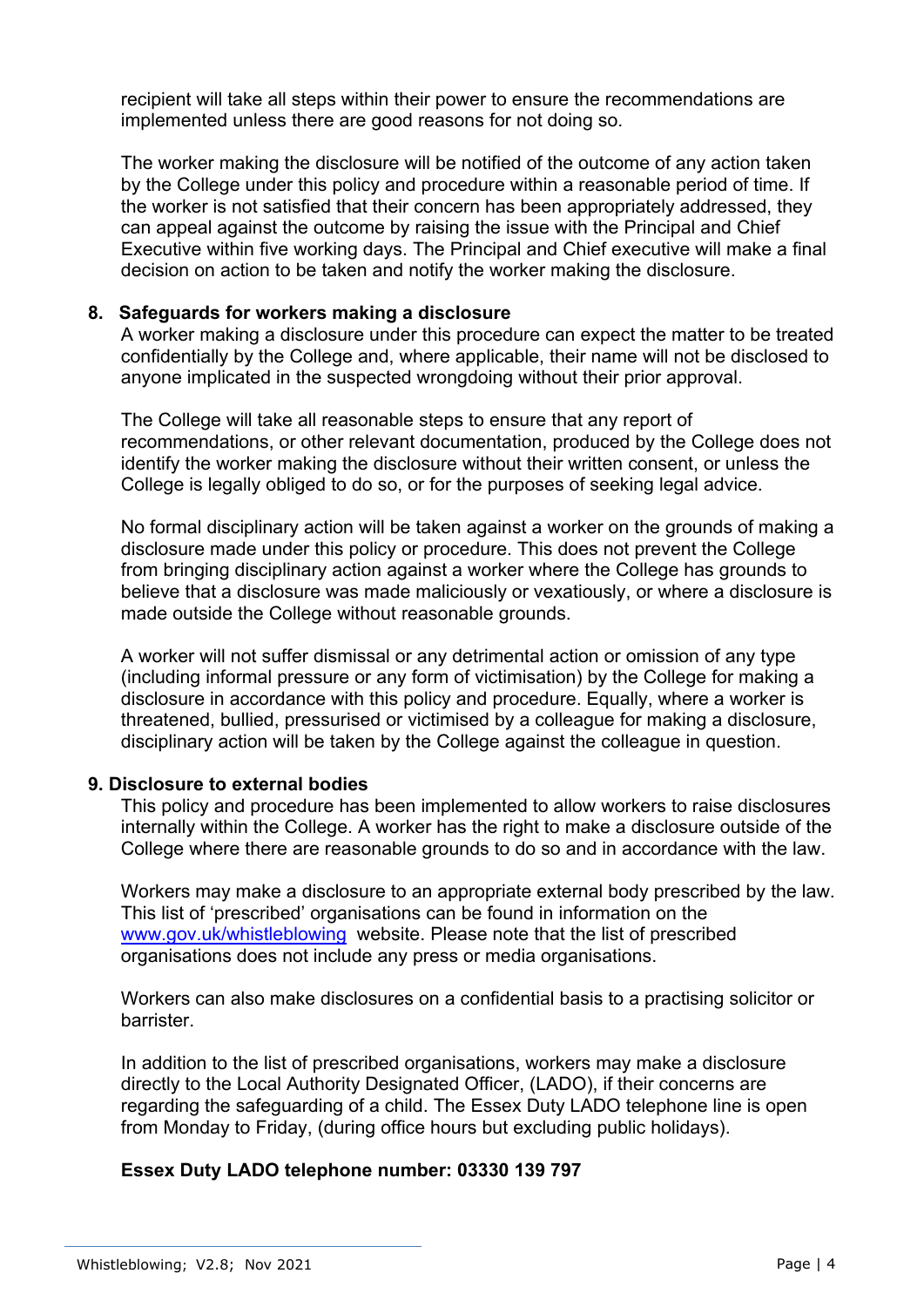The above duty line is for allegations made against those who work with children only and is not a general line of enquiry for children's safeguarding. For further information, please see the College's Safeguarding Policy.

If a worker seeks advice outside of the College, they must be careful not to breach any confidentiality obligations or damage the College's reputation in so doing.

#### **10. Accountability**

The College will keep a record of all concerns raised under this policy and procedure (including cases where the College deems that there is no case to answer and therefore that no action should be taken) and will report to the College's Board of Governors on an annual basis as appropriate.

#### **11. Further assistance for workers**

The College will not tolerate any harassment or victimisation of workers who make disclosures. If at any stage of this procedure a worker feels that they are being subjected to informal pressures, bullying or harassment due to making a disclosure, they should raise this in writing through application of the College's Staff Harassment Procedure.

A worker making a disclosure may want to confidentially request counselling or other support from the College's occupational health service. Any such request for counselling or support services should be addressed to the Human Resources Manager. Such a request would be made in confidence.

Workers can also contact the charity Public Concern at Work for confidential advice on whistleblowing issues. Contact details are as follows:

CAN Mezzanine 7 – 14 Great Dover Street London SE1 4YR.

Whistleblowing Advice Line: 020 7404 6609

http://www.pcaw.org.uk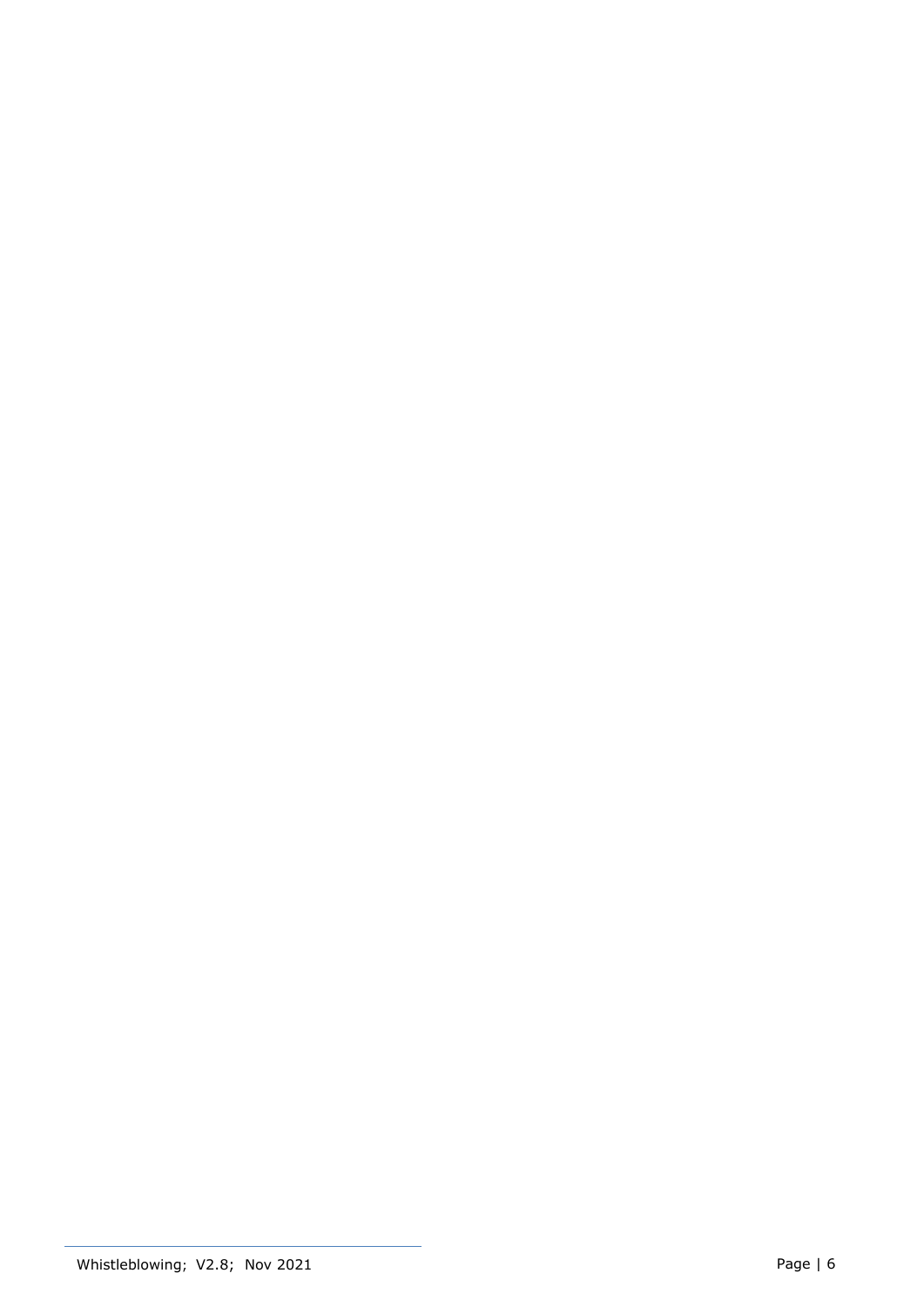# **Equality Impact Assessment (EIA) Initial Screening Form**

Name of the Policy, Procedure, Practice or Proposal being screened:

Whistleblowing Policy and Procedure

Provide a brief description of its purpose:

To provide guidance on the College's policy and procedure to enable workers to disclose concerns about serious malpractice at the College.

Are there controls in place to monitor the uniform application of this practice? (if no please explain below)

Yes **No** 

Controls are in place through SMT meetings to monitor any disclosures made under this policy and to ensure that any subsequent investigation and/or action is taken independently of the person making the disclosure. The Staff Harassment Policy provides a further control to ensure that whistleblowing concerns are dealt with without workers receiving detrimental treatment as a consequence of making a protected disclosure.

Does the policy or process have the potential to affect a particular group disproportionately in either a positive or negative way? Please provide comments with supporting evidence:

The policy document is not considered to have the potential to affect a particular group disproportionately.

If you have identified a medium or high equality impact please complete the following, otherwise leave blank. Add additional comment below the questions as necessary.

| Are there any other policies or practices that need to be | Yes | <b>No</b> |
|-----------------------------------------------------------|-----|-----------|
| assessed alongside this screening?                        |     |           |